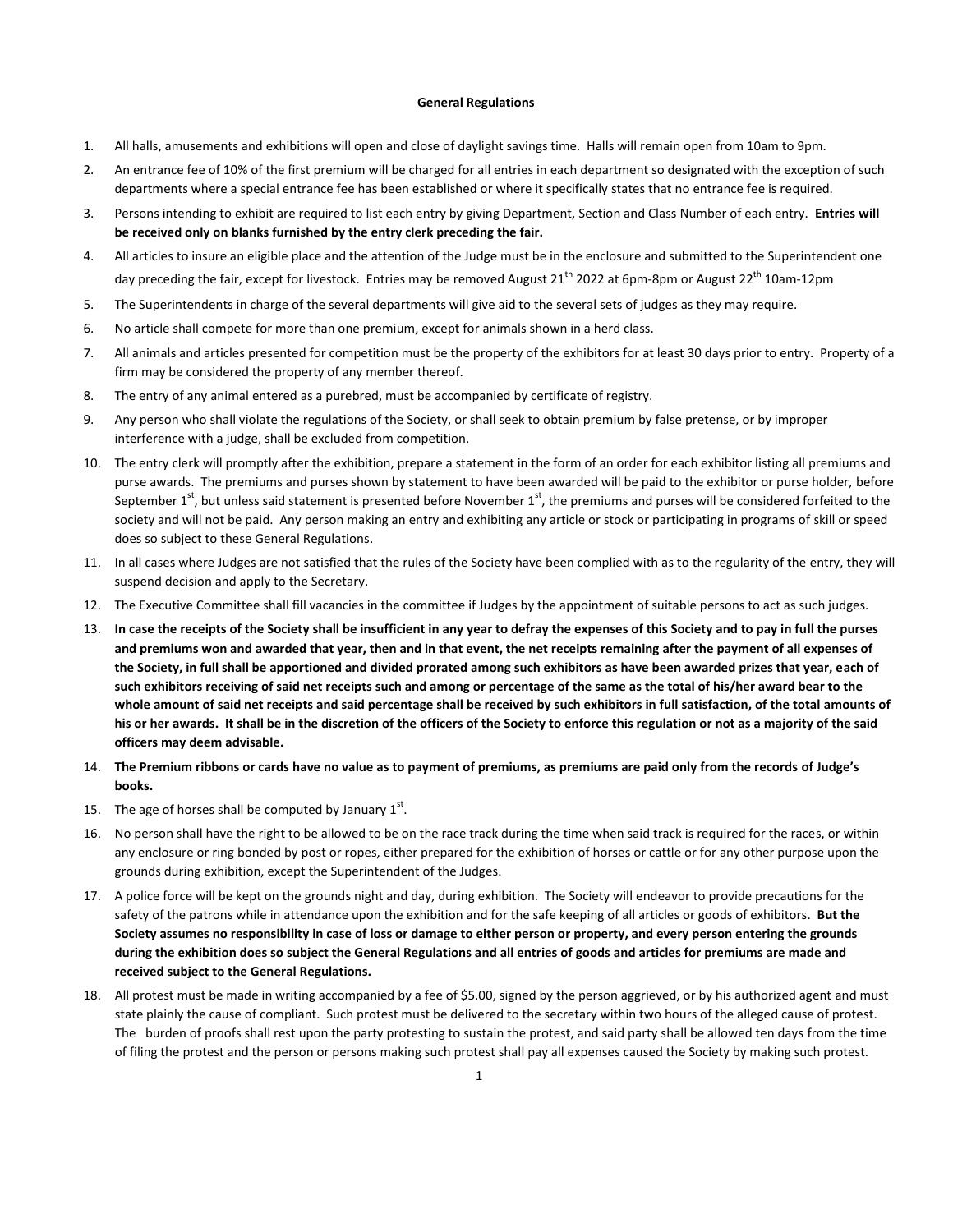- 19. No Judges may enter in competition, for premiums, in the departments in which they are judging.
- 20. The Board of Managers reserve the right to construct bleachers and make the appropriate charge of seats thereon and permit or make charges for concessions, special attractions and admission of supply trucks or conveyances.
- 21. There will be no first place tie.
- 22. **Notice: Sale or Distribution of any merchandise, including printed or written material, except under license issued by the Agricultural Society of Oswego County and/or from a duly licensed location shall be prohibited. Note: The above rule was adopted at the 1983 convention of the N.Y.S. Association of the Agricultural fair after a resolution to that affect was submitted by the Altmont Fair.**

23. Under no circumstances will any person or firm be allowed to distribute or sell written materials or solicit funds from other patrons of The Fair, without regard to the content of the information being distributed or sold in regardless of the purpose of the solicitation of funds unless one or more of these activities take place from a booth or concession stand rented for one or more of these purposes.

24. The rental of a booth or other concession stand shall be on a "first come, first serve basis". Nothing heron contain shall be constructed to deny a person the right to express their views within or without the Fairground.

### **Commercial Exhibitors and Concessionaries**

## **All buildings containing livestock will be disinfected under the supervision of the Department of Agriculture**

- 25. Concessionaires of every nature shall make application with the Fair Office or Superintendent of Concessions, and will be required to sign a written contract and make a monetary deposit. Before being allowed to transact any business on the Fairgrounds he must furnish the Society with a Liability Certificate of Insurance and hold proof of Workman's Compensation, if required, also vendors must be registered with the NYS Sales Tax Dept., furnish the Fair Office with his/her Registration Number, display their "Original Certificate of Authority" at his or her booth during the entire length of Fair.
- 26. The Management reserves the right to cancel at any time, for reasons satisfactory to it, all contracts made with concessionaries or others.
- 27. Only such privileges are granted for concessions and attractions as are required to supply the wants of the people or that may add to their comfort, convenience and pleasure, but the Management will not accept or knowingly allow the continuance of any concession, show or attraction of a questionable nature, nor will any privilege be allow permitted where the business is conducted in other than a legitimate and trade-like manor.
- 28. Concessionaires must abide by the laws of the State, County, Town and rules of the Fair Board Manages (the condition under which concession was granted). Anyone found violating these laws will be closed, will forfeit his concession money paid, and will be ordered from the Fair Grounds.
- 29. Concessionaires must confine himself to the space assigned him. No Concessionaire or Exhibitor will be permitted to sublet or share any portion of the space allotted to him. A violation of this rule will result in the original purchaser of the space forfeiting all his rights, ejection of himself, partners, employees and wares from the grounds.
- 30. All drinking and eating concessions must furnish themselves with proper sanitary equipment that will comply with the rules and regulations of the State Health Department. This rule will be strictly enforced. **All Garbage must be placed in plastic trash bags ready for the collector.**
- 31. Concessionaries must keep their spaces in a neat and sanitary condition removing from any filth or refuse, and placing the same in trash bags.
- 32. Food and drinks must be wholesome and sold at reasonable prices. All concessionaires shall keep a **PRINTED or PAINTED SIGN** posted in plain view in the front or entrance of place of business showing prices to be charged for meals, lunches or other articles of food and drinks offered for sale or for services to be rendered. This is to be approved by the lesser.
- 33. All sound-producing equipment must be of such nature as not to cause annoyances or inconvenience to visitors or other exhibitors. Permission for use of same must be first obtained from the Concession Superintendent.
- 34. Any Concessionaire or Exhibitor doing business with firms or persons who are not properly authorized by the Management will be subject to cancellation of their contract to operate.
- 35. **DELIVERIES AND SOLICITORS,** Delivery of merchandise, articles of food, soft drinks, or service or the solicitation of businesses and orders from the concessionaires, exhibitors and others on the fair grounds are prohibited until such delivery men, solicitors, or firms they represent have made arrangements for such delivery and solicitations by obtaining privileges for the same from the Concession Superintendent.
- 36. **Except in the case of emergency, no vehicles will be admitted to the midway after 10 a.m. and only then, by permission by Concession Superintendent.**